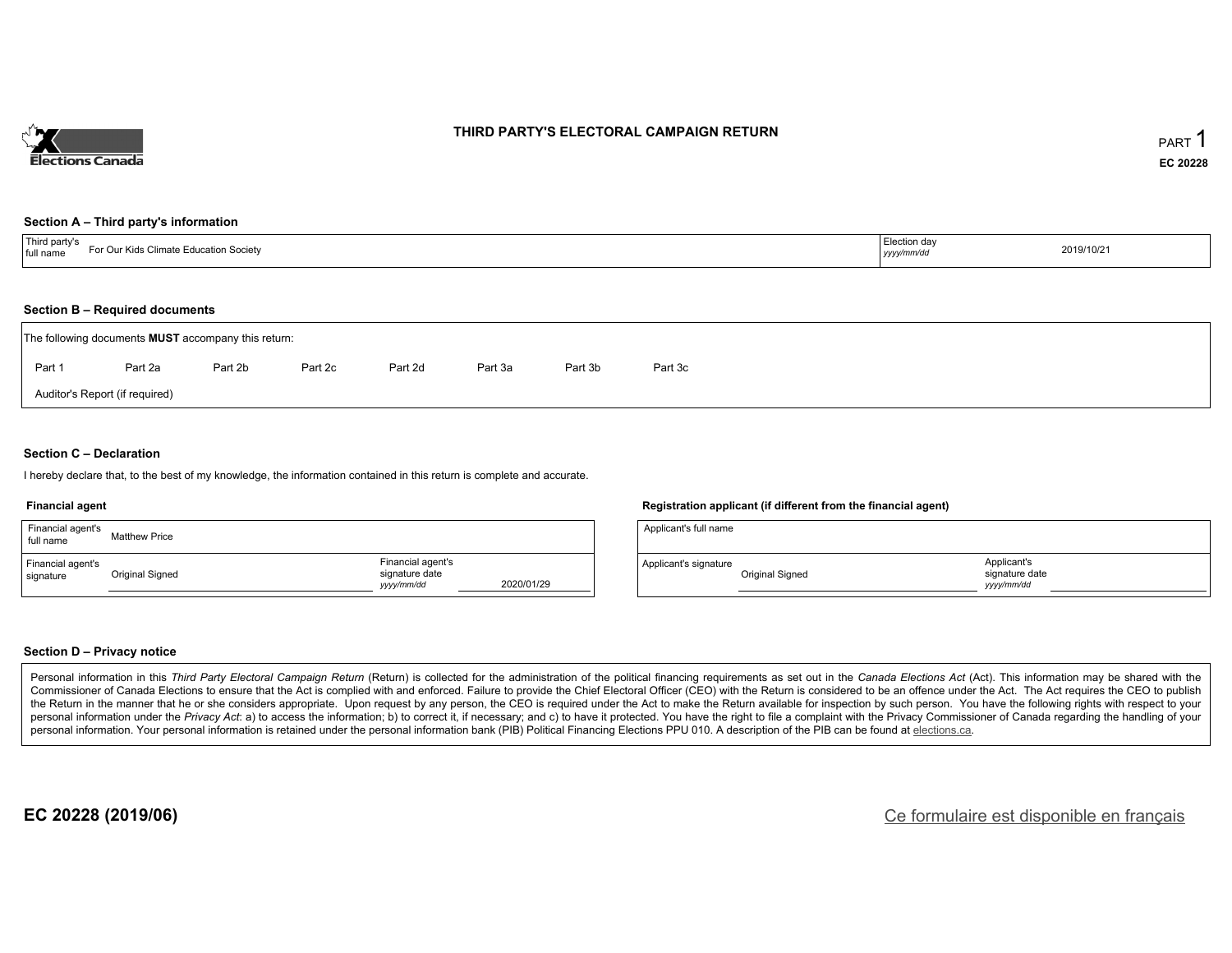

### **THIRD PARTY'S ELECTORAL CAMPAIGN RETURN HIRD PARTY'S ELECTORAL CAMPAIGN RETURN<br>Statement of monetary contributions received PART 2a PART 2a**

**EC 20228**

| No.                                                                                 | Full name        | <b>Street</b><br>no. | <b>Street</b> | Apt. | City          | Prov./<br>Terr. | Postal<br>code | Date<br>received<br>yyyy/mm/dd                                                 | Individual     | Business /<br>Commercial<br>organization | Government | Trade union | Corporation<br>without share<br>capital | Unincorporated<br>organization or<br>association |
|-------------------------------------------------------------------------------------|------------------|----------------------|---------------|------|---------------|-----------------|----------------|--------------------------------------------------------------------------------|----------------|------------------------------------------|------------|-------------|-----------------------------------------|--------------------------------------------------|
|                                                                                     |                  |                      |               |      |               |                 |                |                                                                                | \$             | \$                                       | \$         | \$          | \$                                      | \$                                               |
|                                                                                     | Kathryn Harrison |                      |               |      | Vancouver     | BC              | <b>V5Y1V7</b>  | 2019/09/10                                                                     | 1,000.00       |                                          |            |             |                                         |                                                  |
| $\overline{2}$                                                                      | Graham Saul      |                      |               |      | <b>Ottawa</b> | ON              | K1N5B3         | 2019/10/10                                                                     | 1,000.00       |                                          |            |             |                                         |                                                  |
|                                                                                     |                  |                      |               |      |               |                 |                |                                                                                |                |                                          |            |             |                                         |                                                  |
|                                                                                     |                  |                      |               |      |               |                 |                |                                                                                |                |                                          |            |             |                                         |                                                  |
|                                                                                     |                  |                      |               |      |               |                 |                |                                                                                |                |                                          |            |             |                                         |                                                  |
|                                                                                     |                  |                      |               |      |               |                 |                |                                                                                |                |                                          |            |             |                                         |                                                  |
|                                                                                     |                  |                      |               |      |               |                 |                |                                                                                |                |                                          |            |             |                                         |                                                  |
|                                                                                     |                  |                      |               |      |               |                 |                |                                                                                |                |                                          |            |             |                                         |                                                  |
|                                                                                     |                  |                      |               |      |               |                 |                |                                                                                |                |                                          |            |             |                                         |                                                  |
|                                                                                     |                  |                      |               |      |               |                 |                |                                                                                |                |                                          |            |             |                                         |                                                  |
|                                                                                     |                  |                      |               |      |               |                 |                |                                                                                |                |                                          |            |             |                                         |                                                  |
|                                                                                     |                  |                      |               |      |               |                 |                |                                                                                |                |                                          |            |             |                                         |                                                  |
|                                                                                     |                  |                      |               |      |               |                 |                |                                                                                |                |                                          |            |             |                                         |                                                  |
|                                                                                     |                  |                      |               |      |               |                 |                |                                                                                |                |                                          |            |             |                                         |                                                  |
|                                                                                     |                  |                      |               |      |               |                 |                | Totals carried forward from previous page \$                                   |                |                                          |            |             |                                         |                                                  |
|                                                                                     |                  |                      |               |      |               |                 |                | Total amount of monetary contributions by contributors who gave over \$200 (A) | 2,000.00       |                                          |            |             |                                         |                                                  |
|                                                                                     |                  |                      |               |      |               |                 |                | Number of contributors who gave over \$200                                     | $\mathcal{P}$  |                                          |            |             |                                         |                                                  |
| Total amount of monetary contributions by contributors who gave \$200 or less $(B)$ |                  |                      |               |      |               |                 |                | 0.00                                                                           |                |                                          |            |             |                                         |                                                  |
|                                                                                     |                  |                      |               |      |               |                 |                | Number of contributors who gave \$200 or less                                  |                |                                          |            |             |                                         |                                                  |
|                                                                                     |                  |                      |               |      |               |                 |                | Total amount of all monetary contributions (A+B)                               | 2,000.00       |                                          |            |             |                                         |                                                  |
|                                                                                     |                  |                      |               |      |               |                 |                | Number of contributors who gave monetary contributions                         | $\overline{2}$ |                                          |            |             |                                         |                                                  |
|                                                                                     |                  |                      |               |      |               |                 |                |                                                                                |                |                                          |            |             |                                         |                                                  |

|  | $T_{\rm{B}}$<br>.<br>part<br>. . | -car<br>2019/10/2<br>,,,,,<br>,,,,, | Pa <sub>0</sub><br>. |
|--|----------------------------------|-------------------------------------|----------------------|
|--|----------------------------------|-------------------------------------|----------------------|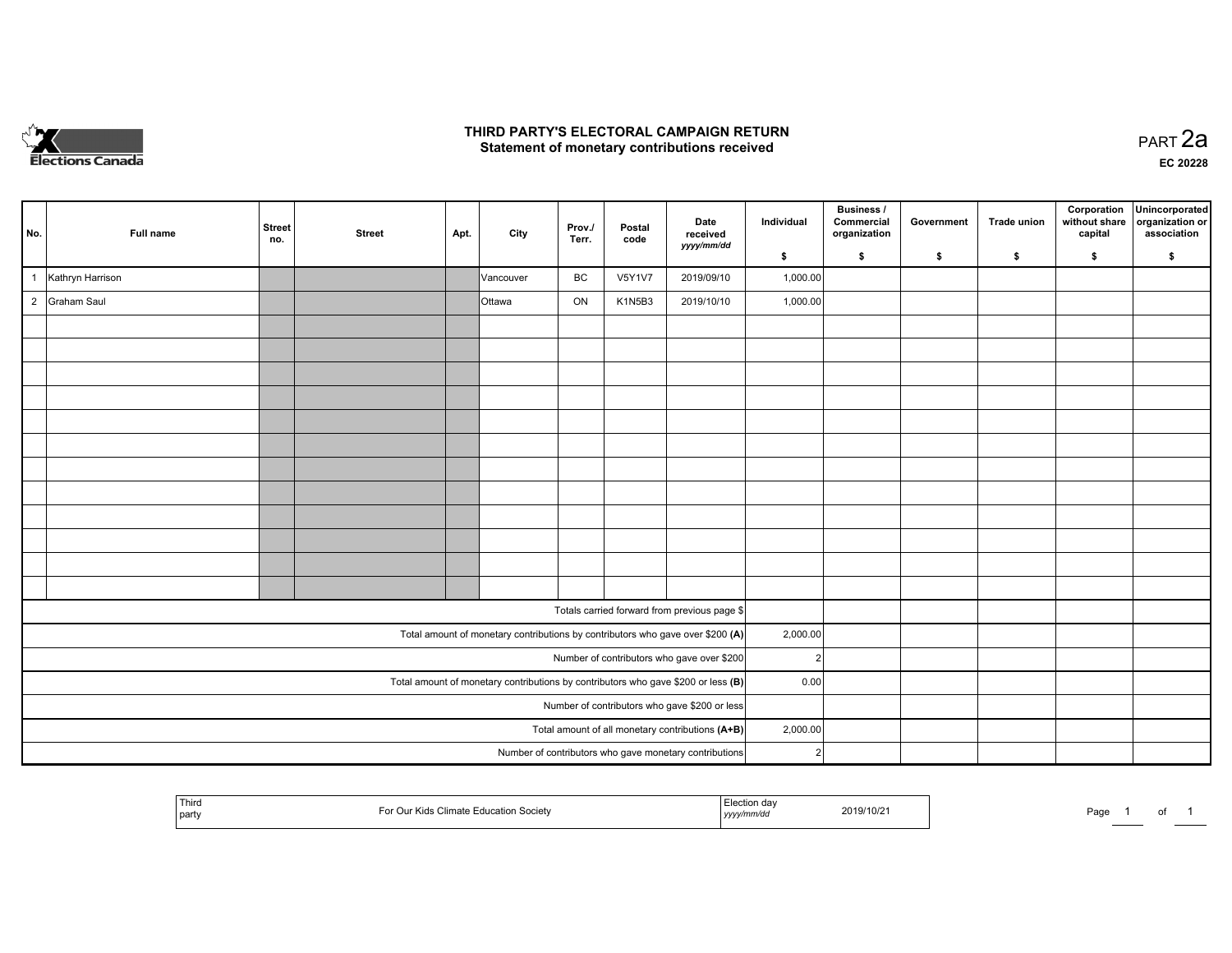

## **THIRD PARTY'S ELECTORAL CAMPAIGN RETURN**  THIRD PARTY'S ELECTORAL CAMPAIGN RETURN<br>Statement of non-monetary contributions received

of 1

| No. | Full name | <b>Street</b><br>no. | <b>Street</b> | Apt. | City | Prov./<br>Terr. | Postal<br>code | Date<br>received<br>yyyy/mm/dd                                                          | Individual | <b>Business /</b><br>Commercial<br>organization | Government | Trade union | Corporation<br>without share<br>capital | Unincorporated<br>organization or<br>association |
|-----|-----------|----------------------|---------------|------|------|-----------------|----------------|-----------------------------------------------------------------------------------------|------------|-------------------------------------------------|------------|-------------|-----------------------------------------|--------------------------------------------------|
|     |           |                      |               |      |      |                 |                |                                                                                         | \$         | \$                                              | \$         | \$          | \$                                      | \$                                               |
|     |           |                      |               |      |      |                 |                |                                                                                         |            |                                                 |            |             |                                         |                                                  |
|     |           |                      |               |      |      |                 |                |                                                                                         |            |                                                 |            |             |                                         |                                                  |
|     |           |                      |               |      |      |                 |                |                                                                                         |            |                                                 |            |             |                                         |                                                  |
|     |           |                      |               |      |      |                 |                |                                                                                         |            |                                                 |            |             |                                         |                                                  |
|     |           |                      |               |      |      |                 |                |                                                                                         |            |                                                 |            |             |                                         |                                                  |
|     |           |                      |               |      |      |                 |                |                                                                                         |            |                                                 |            |             |                                         |                                                  |
|     |           |                      |               |      |      |                 |                |                                                                                         |            |                                                 |            |             |                                         |                                                  |
|     |           |                      |               |      |      |                 |                |                                                                                         |            |                                                 |            |             |                                         |                                                  |
|     |           |                      |               |      |      |                 |                |                                                                                         |            |                                                 |            |             |                                         |                                                  |
|     |           |                      |               |      |      |                 |                |                                                                                         |            |                                                 |            |             |                                         |                                                  |
|     |           |                      |               |      |      |                 |                |                                                                                         |            |                                                 |            |             |                                         |                                                  |
|     |           |                      |               |      |      |                 |                |                                                                                         |            |                                                 |            |             |                                         |                                                  |
|     |           |                      |               |      |      |                 |                |                                                                                         |            |                                                 |            |             |                                         |                                                  |
|     |           |                      |               |      |      |                 |                |                                                                                         |            |                                                 |            |             |                                         |                                                  |
|     |           |                      |               |      |      |                 |                |                                                                                         |            |                                                 |            |             |                                         |                                                  |
|     |           |                      |               |      |      |                 |                | Totals carried forward from previous page \$                                            |            |                                                 |            |             |                                         |                                                  |
|     |           |                      |               |      |      |                 |                | Total amount of non-monetary contributions by contributors who gave over \$200 (A)      |            |                                                 |            |             |                                         |                                                  |
|     |           |                      |               |      |      |                 |                | Number of contributors who gave over \$200                                              |            |                                                 |            |             |                                         |                                                  |
|     |           |                      |               |      |      |                 |                | Total amount of non-monetary contributions by contributors who gave \$200 or less $(B)$ |            |                                                 |            |             |                                         |                                                  |
|     |           |                      |               |      |      |                 |                | Number of contributors who gave \$200 or less                                           |            |                                                 |            |             |                                         |                                                  |
|     |           |                      |               |      |      |                 |                | Total amount of all non-monetary contributions (A+B)                                    |            |                                                 |            |             |                                         |                                                  |
|     |           |                      |               |      |      |                 |                | Number of contributors who gave non-monetary contributions                              |            |                                                 |            |             |                                         |                                                  |

| ' Thira<br>l party | ліг Kids Climate Г<br><b>Education Society</b> | Election day<br>2019/10/21<br>yyyy/mm/dd | Page<br>and the control of the |
|--------------------|------------------------------------------------|------------------------------------------|--------------------------------|
|--------------------|------------------------------------------------|------------------------------------------|--------------------------------|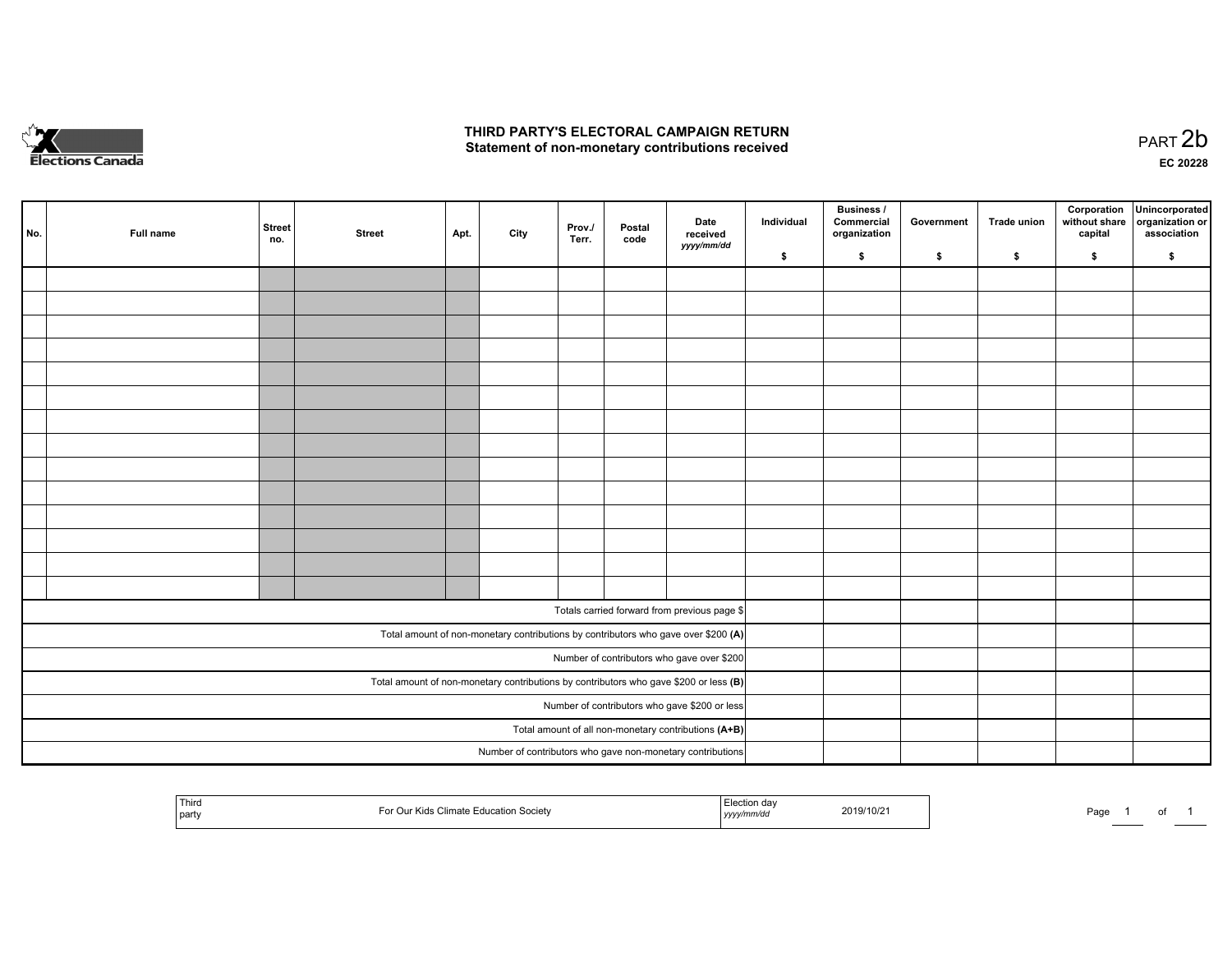

## **THIRD PARTY'S ELECTORAL CAMPAIGN RETURN STATE:** PRACT OF OPPRESS TO PART 2C STATE STATE STATE STATE STATE STATE STATE STATE STATE STATE STATE STATE STA<br>PART 2C Statement of operating loans received

**EC 20228**

| No. | Full name | <b>Street</b><br>no. | <b>Street</b> | Apt. | City | Prov./<br>Terr. | Postal<br>code | Date<br>received                                                | Individual | <b>Business /</b><br>Commercial<br>organization | Government | <b>Trade union</b> | Corporation<br>capital | Unincorporated<br>without share   organization or<br>association |
|-----|-----------|----------------------|---------------|------|------|-----------------|----------------|-----------------------------------------------------------------|------------|-------------------------------------------------|------------|--------------------|------------------------|------------------------------------------------------------------|
|     |           |                      |               |      |      |                 |                | yyyy/mm/dd                                                      | \$         | \$                                              | \$         | \$                 | \$                     | \$                                                               |
|     |           |                      |               |      |      |                 |                |                                                                 |            |                                                 |            |                    |                        |                                                                  |
|     |           |                      |               |      |      |                 |                |                                                                 |            |                                                 |            |                    |                        |                                                                  |
|     |           |                      |               |      |      |                 |                |                                                                 |            |                                                 |            |                    |                        |                                                                  |
|     |           |                      |               |      |      |                 |                |                                                                 |            |                                                 |            |                    |                        |                                                                  |
|     |           |                      |               |      |      |                 |                |                                                                 |            |                                                 |            |                    |                        |                                                                  |
|     |           |                      |               |      |      |                 |                |                                                                 |            |                                                 |            |                    |                        |                                                                  |
|     |           |                      |               |      |      |                 |                |                                                                 |            |                                                 |            |                    |                        |                                                                  |
|     |           |                      |               |      |      |                 |                |                                                                 |            |                                                 |            |                    |                        |                                                                  |
|     |           |                      |               |      |      |                 |                |                                                                 |            |                                                 |            |                    |                        |                                                                  |
|     |           |                      |               |      |      |                 |                |                                                                 |            |                                                 |            |                    |                        |                                                                  |
|     |           |                      |               |      |      |                 |                |                                                                 |            |                                                 |            |                    |                        |                                                                  |
|     |           |                      |               |      |      |                 |                |                                                                 |            |                                                 |            |                    |                        |                                                                  |
|     |           |                      |               |      |      |                 |                |                                                                 |            |                                                 |            |                    |                        |                                                                  |
|     |           |                      |               |      |      |                 |                |                                                                 |            |                                                 |            |                    |                        |                                                                  |
|     |           |                      |               |      |      |                 |                | Totals carried forward from previous page \$                    |            |                                                 |            |                    |                        |                                                                  |
|     |           |                      |               |      |      |                 |                | Total amount of loans by lenders who provided over \$200 (A)    |            |                                                 |            |                    |                        |                                                                  |
|     |           |                      |               |      |      |                 |                | Number of lenders who provided over \$200                       |            |                                                 |            |                    |                        |                                                                  |
|     |           |                      |               |      |      |                 |                | Total amount of loans by lenders who provided \$200 or less (B) |            |                                                 |            |                    |                        |                                                                  |
|     |           |                      |               |      |      |                 |                | Number of lenders who provided \$200 or less                    |            |                                                 |            |                    |                        |                                                                  |
|     |           |                      |               |      |      |                 |                | Total amount of all loans (A+B)                                 |            |                                                 |            |                    |                        |                                                                  |
|     |           |                      |               |      |      |                 |                | Number of all lenders who provided loans                        |            |                                                 |            |                    |                        |                                                                  |

| <sup>1</sup> Third<br>tion Society<br>$\sim$<br>l party | ∸da√<br>2019/10/21<br>$\sim$<br>n<br><u>  yyyy</u> | Page |
|---------------------------------------------------------|----------------------------------------------------|------|
|---------------------------------------------------------|----------------------------------------------------|------|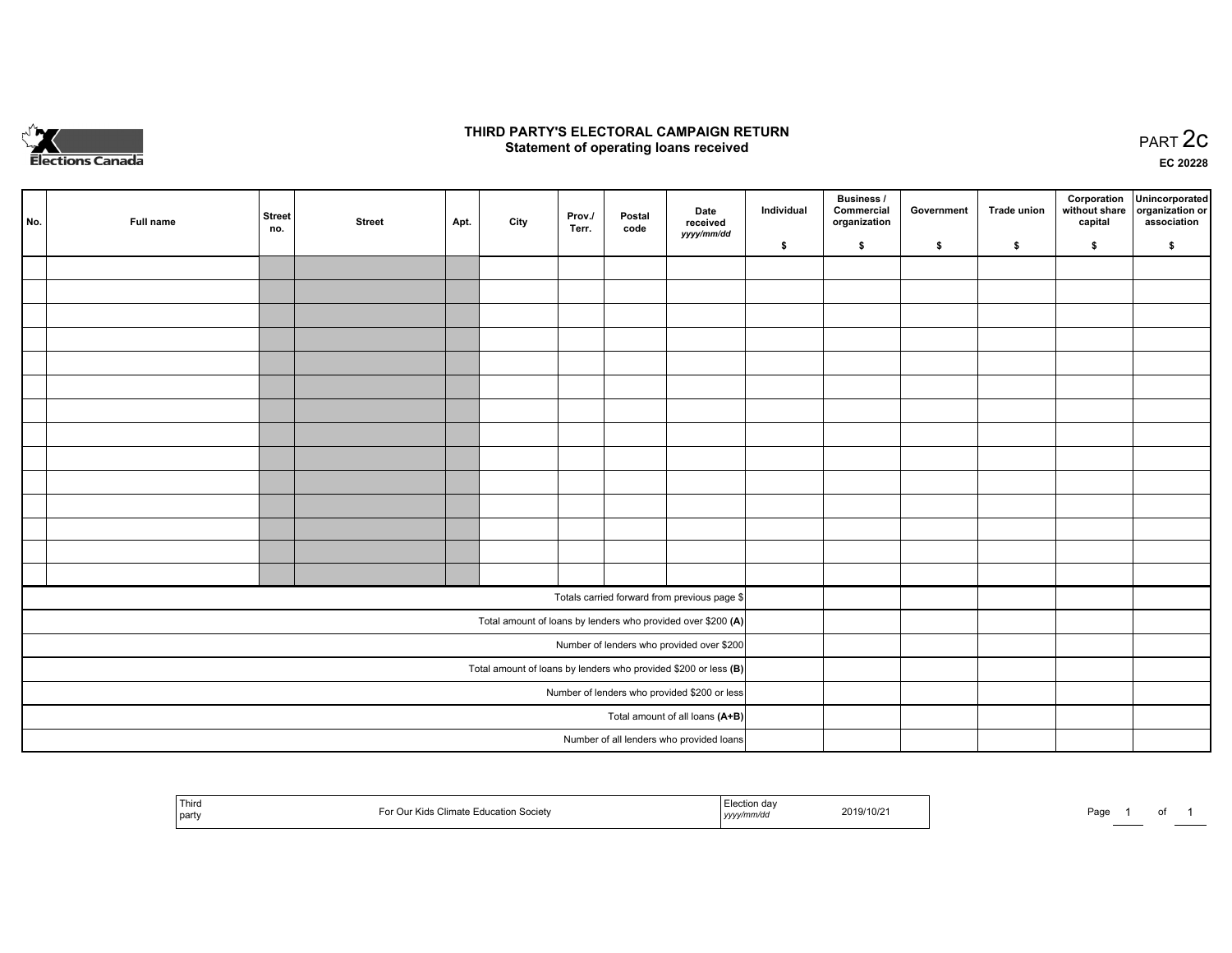

# **THIRD PARTY'S ELECTORAL CAMPAIGN RETURN S** ELECTORAL CAMPAIGN RETURN<br>Summary of inflows PART 2d

| No. | Type of contributor / lender                    | <b>Monetary</b><br>contributions<br>(Part 2a) | Non-monetary<br>contributions<br>(Part 2b) | Loans<br>(Part 2c) | <b>Total</b> | Number of<br>contributors and<br>lenders |  |
|-----|-------------------------------------------------|-----------------------------------------------|--------------------------------------------|--------------------|--------------|------------------------------------------|--|
|     |                                                 | \$                                            | \$                                         | \$                 | \$           |                                          |  |
| 1.  | Individuals                                     | 2,000.00                                      |                                            |                    | 2,000.00     |                                          |  |
|     | 2. Businesses / Commercial organizations        |                                               |                                            |                    |              |                                          |  |
|     | 3. Governments                                  |                                               |                                            |                    |              |                                          |  |
| 4.  | Trade unions                                    |                                               |                                            |                    |              |                                          |  |
|     | 5. Corporations without share capital           |                                               |                                            |                    |              |                                          |  |
|     | 6. Unincorporated organizations or associations |                                               |                                            |                    |              |                                          |  |
| 7.  | Total (items 1 to 6)                            | 2,000.00                                      |                                            |                    | 2,000.00     |                                          |  |
|     | Total                                           |                                               |                                            |                    |              |                                          |  |
|     | 8. Amount of third party's resources used       |                                               |                                            |                    |              |                                          |  |
|     | 9. Grand total (items $7$ and $8$ )             | 2,000.00                                      |                                            |                    | 2,000.00     |                                          |  |

| Third<br>party | $\sim$<br>⊿limate ∶<br>Kids<br>∈ducation<br>. Societv<br>'ω<br>$\mathcal{L}$ | lection<br>vvvv/mm/dd<br>,,,, | $\sim$ $\sim$<br>2019/10/z |
|----------------|------------------------------------------------------------------------------|-------------------------------|----------------------------|
|----------------|------------------------------------------------------------------------------|-------------------------------|----------------------------|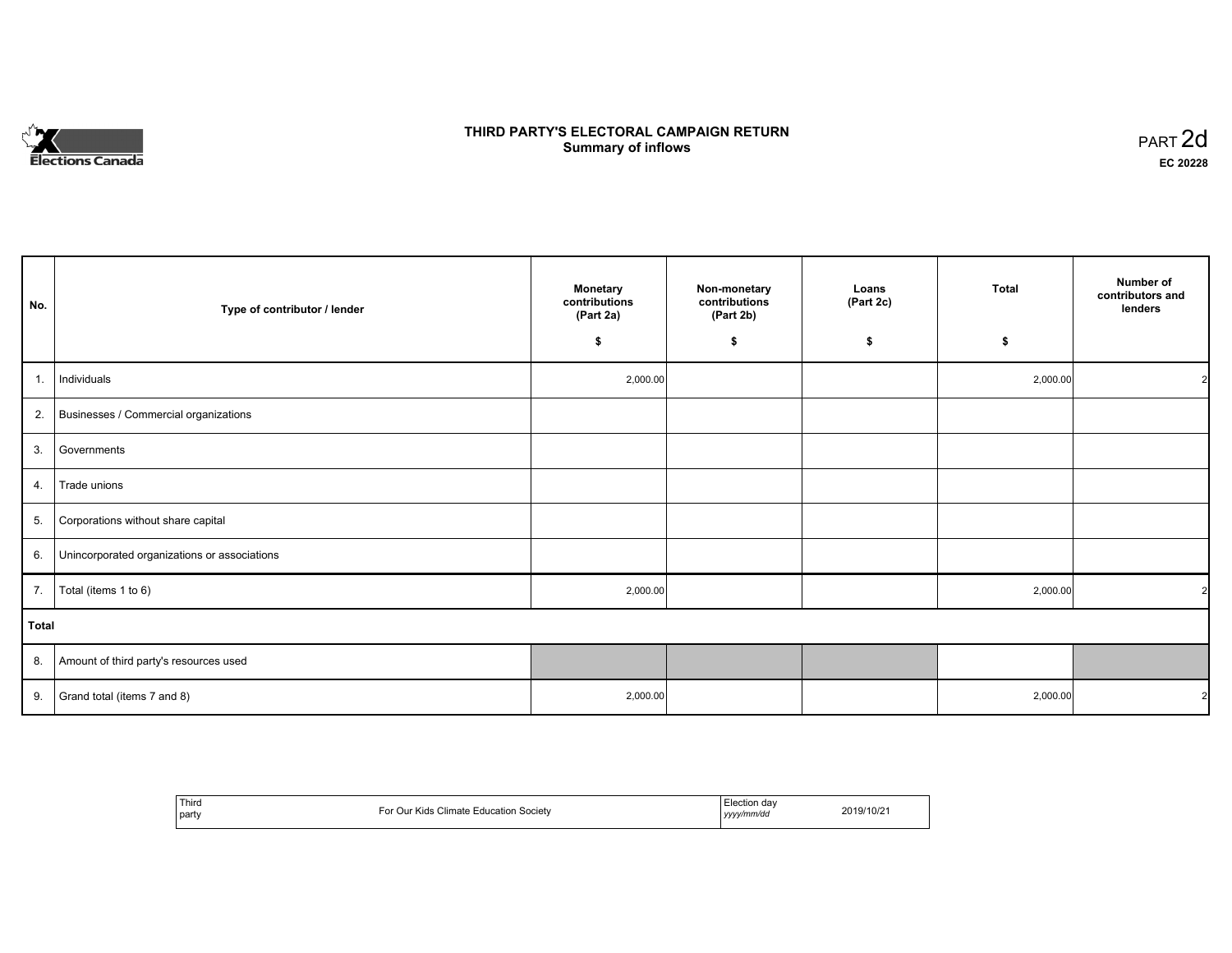

## **THIRD PARTY'S ELECTORAL CAMPAIGN RETURN Statement of expenses incurred for regulated activities that take place during the pre-election period**  *(Only applicable to a fixed-date general election)*

PART 3a **EC 20228**

For a list of expense types, expense categories and expense subcategories, refer to Annex II in the Instructions.

| No.      | Date<br>incurred<br>yyyy/mm/dd | ED Code<br>(if applicable) | Supplier | <b>Expense type</b> | Expense<br>category | Expense<br>subcategory | <b>Starting date</b><br>of activity,<br>advertisement<br>or survey<br>yyyy/mm/dd | Ending date<br>of activity,<br>advertisement<br>or survey<br><i>yyyy/mm/dd</i> | Place of activity or<br>advertisement        | <b>Expense amount</b><br>\$ |
|----------|--------------------------------|----------------------------|----------|---------------------|---------------------|------------------------|----------------------------------------------------------------------------------|--------------------------------------------------------------------------------|----------------------------------------------|-----------------------------|
|          |                                |                            |          |                     |                     |                        |                                                                                  |                                                                                |                                              |                             |
|          |                                |                            |          |                     |                     |                        |                                                                                  |                                                                                |                                              |                             |
|          |                                |                            |          |                     |                     |                        |                                                                                  |                                                                                |                                              |                             |
|          |                                |                            |          |                     |                     |                        |                                                                                  |                                                                                |                                              |                             |
|          |                                |                            |          |                     |                     |                        |                                                                                  |                                                                                |                                              |                             |
|          |                                |                            |          |                     |                     |                        |                                                                                  |                                                                                |                                              |                             |
|          |                                |                            |          |                     |                     |                        |                                                                                  |                                                                                |                                              |                             |
|          |                                |                            |          |                     |                     |                        |                                                                                  |                                                                                |                                              |                             |
|          |                                |                            |          |                     |                     |                        |                                                                                  |                                                                                |                                              |                             |
|          |                                |                            |          |                     |                     |                        |                                                                                  |                                                                                |                                              |                             |
|          |                                |                            |          |                     |                     |                        |                                                                                  |                                                                                |                                              |                             |
|          |                                |                            |          |                     |                     |                        |                                                                                  |                                                                                |                                              |                             |
|          |                                |                            |          |                     |                     |                        |                                                                                  |                                                                                |                                              |                             |
|          |                                |                            |          |                     |                     |                        |                                                                                  |                                                                                |                                              |                             |
|          |                                |                            |          |                     |                     |                        |                                                                                  |                                                                                |                                              |                             |
|          |                                |                            |          |                     |                     |                        |                                                                                  |                                                                                |                                              |                             |
|          |                                |                            |          |                     |                     |                        |                                                                                  |                                                                                |                                              |                             |
|          |                                |                            |          |                     |                     |                        |                                                                                  |                                                                                | Totals carried forward from previous page \$ |                             |
| Total \$ |                                |                            |          |                     |                     |                        |                                                                                  |                                                                                |                                              |                             |

| Third<br>  party | ion Societv<br>$\sim$<br>100 | 2019/10/2<br>.<br>,,,,, | Pag<br>$\cdot$ |
|------------------|------------------------------|-------------------------|----------------|
|------------------|------------------------------|-------------------------|----------------|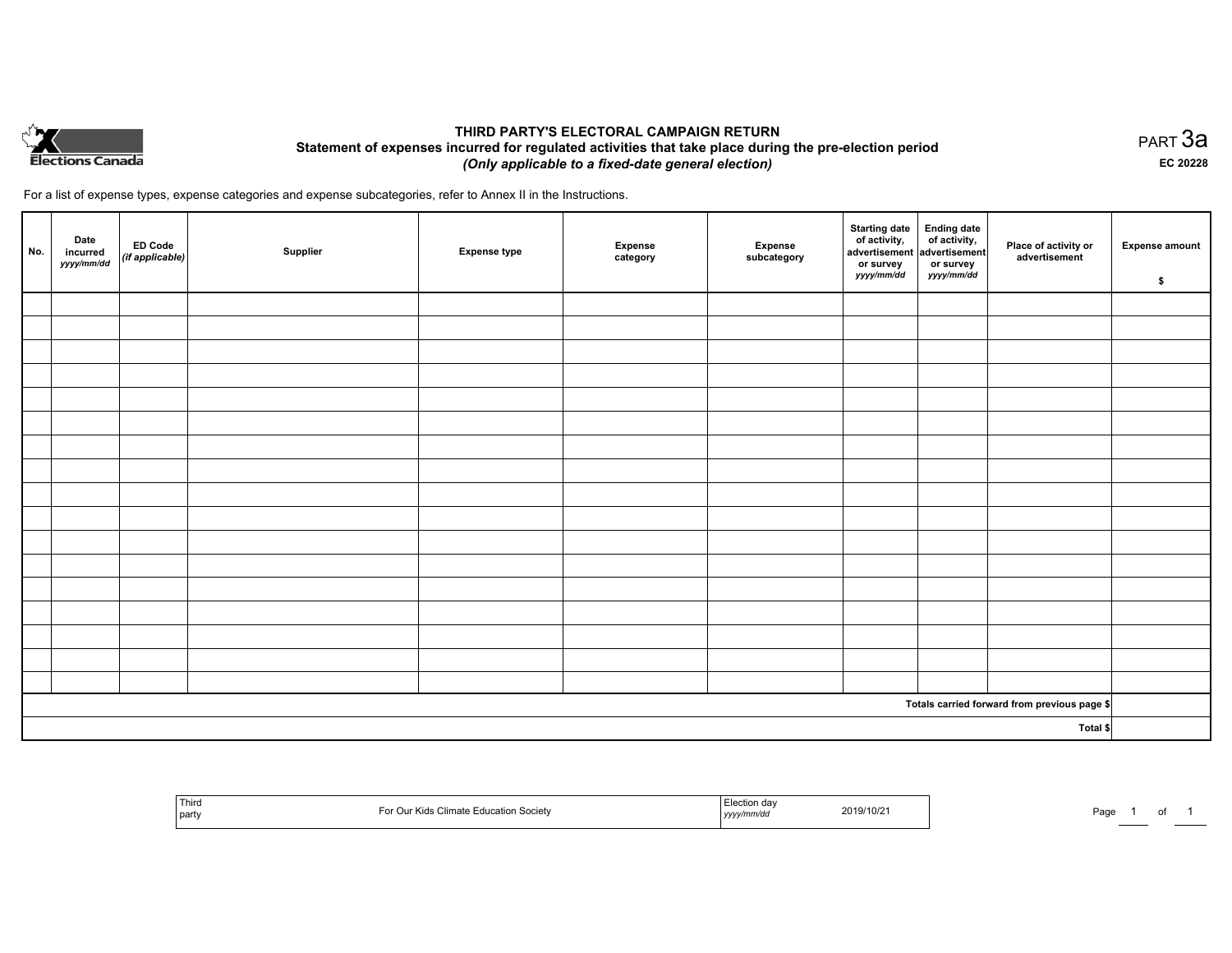

# **THIRD PARTY'S ELECTORAL CAMPAIGN RETURN Statement of expenses incurred for regulated activities that take place during the election period**<br>PART  $3b$

**EC 20228**

For a list of expense types, expense categories and expense subcategories, refer to Annex II in the Instructions.

| No.            | Date<br>incurred<br>yyyy/mm/dd | <b>ED Code</b><br>(if applicable) | Supplier       | <b>Expense type</b>  | Expense<br>category | Expense<br>subcategory | <b>Starting date</b><br>of activity,<br>advertisement<br>or survey | <b>Ending date</b><br>of activity,<br>advertisement<br>or survey | Place of activity or<br>advertisement        | <b>Expense amount</b> |
|----------------|--------------------------------|-----------------------------------|----------------|----------------------|---------------------|------------------------|--------------------------------------------------------------------|------------------------------------------------------------------|----------------------------------------------|-----------------------|
|                |                                |                                   |                |                      |                     |                        | yyyy/mm/dd                                                         | yyyy/mm/dd                                                       |                                              | \$                    |
|                | 2019/11/18                     |                                   | Rebecca McNell | Election advertising | Advertising         | Design and development |                                                                    |                                                                  |                                              | 393.75                |
| $\overline{2}$ | 2019/11/18                     |                                   | Facebook       | Election advertising | Advertising         | Placement costs        | 2019/10/04                                                         | 2019/10/20                                                       | 35008/35054/35085/350                        | 1,352.55              |
|                |                                |                                   |                |                      |                     |                        |                                                                    |                                                                  |                                              |                       |
|                |                                |                                   |                |                      |                     |                        |                                                                    |                                                                  |                                              |                       |
|                |                                |                                   |                |                      |                     |                        |                                                                    |                                                                  |                                              |                       |
|                |                                |                                   |                |                      |                     |                        |                                                                    |                                                                  |                                              |                       |
|                |                                |                                   |                |                      |                     |                        |                                                                    |                                                                  |                                              |                       |
|                |                                |                                   |                |                      |                     |                        |                                                                    |                                                                  |                                              |                       |
|                |                                |                                   |                |                      |                     |                        |                                                                    |                                                                  |                                              |                       |
|                |                                |                                   |                |                      |                     |                        |                                                                    |                                                                  |                                              |                       |
|                |                                |                                   |                |                      |                     |                        |                                                                    |                                                                  |                                              |                       |
|                |                                |                                   |                |                      |                     |                        |                                                                    |                                                                  |                                              |                       |
|                |                                |                                   |                |                      |                     |                        |                                                                    |                                                                  |                                              |                       |
|                |                                |                                   |                |                      |                     |                        |                                                                    |                                                                  |                                              |                       |
|                |                                |                                   |                |                      |                     |                        |                                                                    |                                                                  |                                              |                       |
|                |                                |                                   |                |                      |                     |                        |                                                                    |                                                                  |                                              |                       |
|                |                                |                                   |                |                      |                     |                        |                                                                    |                                                                  |                                              |                       |
|                |                                |                                   |                |                      |                     |                        |                                                                    |                                                                  | Totals carried forward from previous page \$ |                       |
| Total \$       |                                |                                   |                |                      |                     |                        |                                                                    | 1,746.30                                                         |                                              |                       |

| Third<br>  party | Climate .<br><b>Education Society</b><br>ri dr | ion da<br>2019/10/21<br>.<br>, уууулг | Paq |
|------------------|------------------------------------------------|---------------------------------------|-----|
|------------------|------------------------------------------------|---------------------------------------|-----|